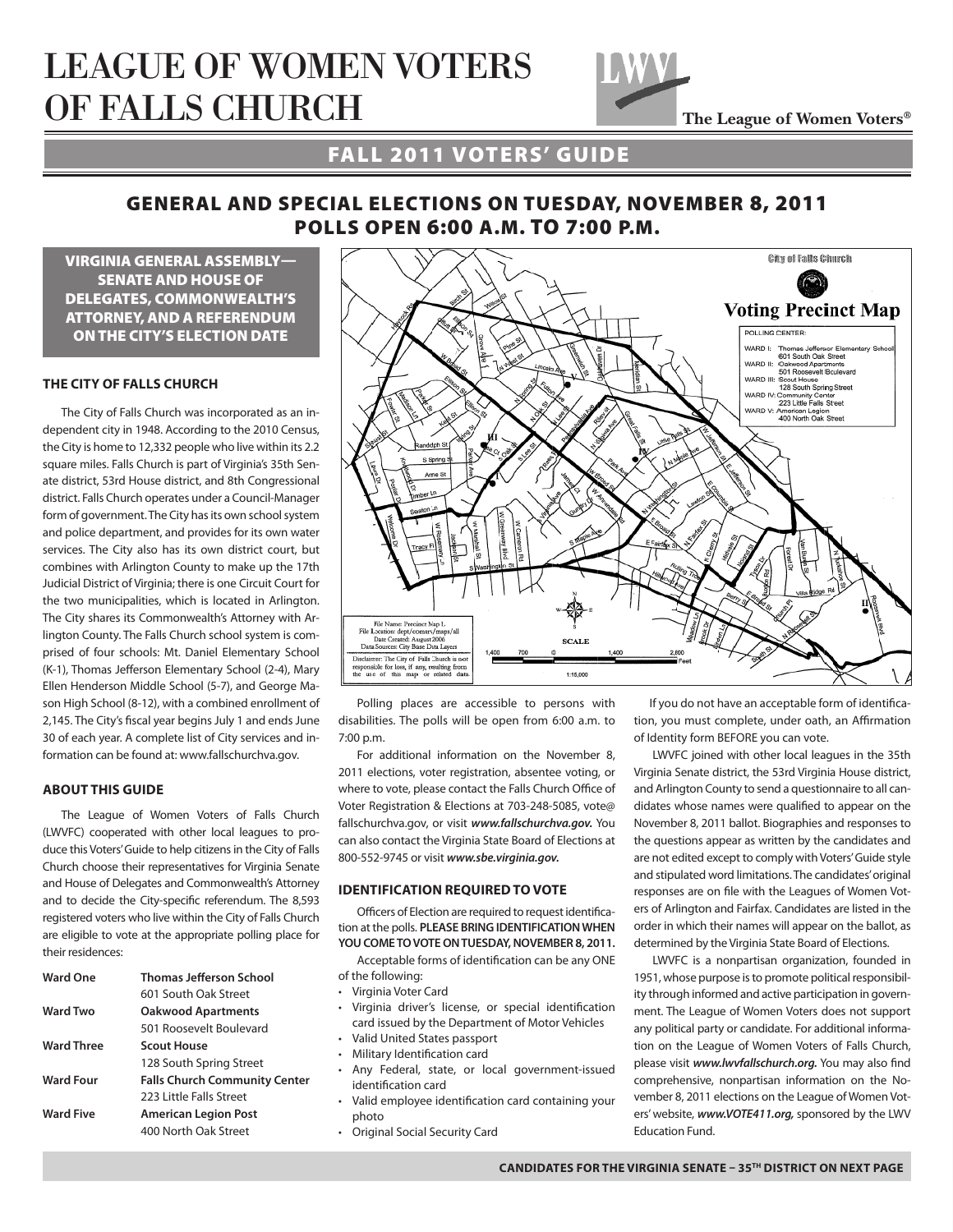## THE OFFICES

**TERMS:** Senate of Virginia, Four Years; Virginia House of Delegates, Two Years

**SALARIES:** Senate of Virginia, \$18,000; Virginia House of Delegates, \$17,640

**DUTIES:** Legislative power in the Commonwealth of Virginia is vested in a General Assembly consisting of a Senate and a House of Delegates. Chief responsibilities are to adopt the state budget, enact laws, levy taxes, elect judges and confirm appointments by the Governor.

## VIRGINIA GENERAL ASSEMBLY

## BIOGRAPHY AND QUESTIONS

**BIOGRAPHY:** Background provided by each candidate. **THE QUESTIONS**

In light of Virginia's requirement of a balanced **BUDGET,** what changes to programs, services, taxes, or fees would you propose or support to achieve a balanced budget?

What is your vision for balancing Virginia's **TRANSPORTATION** needs and **ENVIRONMENTAL** concerns?

In light of this year's controversies about drawing the lines of Virginia's legislative districts, would you support legislation or a Constitutional amendment to require future redistricting decisions to be made by using a nonpartisan process? What specific measures do you believe most likely to achieve non-partisan **REDISTRICTING** plans for Virginia?

What would be your top **LEGISLATIVE PRIORITY** during the 2012 General Assembly session? How would you address this issue?

VIRGINIA SENATE – 35TH DISTRICT (VOTE FOR NOT MORE THAN ONE)



## **Robert C. Sarvis** *Republican – Challenger*

**BIOGRAPHY:** Born and raised in Fairfax County. Son of an immigrant Asian educator mother and Kansas-born engineer father. Graduate of Thomas Jefferson HS for Science & Technology, Harvard University, Cambridge University, and NYU Law. Software developer, lawyer, entrepreneur. Founder of an award-winning iPhone app development company. Loving husband and doting father.

**BUDGET:** Tax reform—increase revenue without raising rates by improving fairness, broadening the tax base, closing loopholes, ending subsidies, removing special-interest carve-outs, stopping industry favoritism, and replacing archaic and inefficient taxes. Regulatory reform remove unreasonable impediments to business activity, modernize and streamline an outdated and inefficient bureaucracy, end industry-protectionism and barriers to market entry, and ease professional licensure requirements. Budget reform—end wasteful programs, e.g., the taxpayer subsidy of the tourism industry's marketing budget. Pension reform—move to a defined-contribution system to put Virginia on a sustainable long-term budget path.

## **TRANSPORTATION/ENVIRONMENT:**

The best way to create balance between economic growth and environmental concerns is to properly define and enforce property rights in environmental resources where possible. This incentivizes stewardship and environmental care by individuals, communities and organizations in public and private decision-making. (Such property rights should not be allocated via a political patronage process that increases wasteful lobbying and rent-seeking.) "Pigouvian taxes" are an option as well. Mandating particular behavior is generally inefficient, counterproductive, and unpopular. **REDISTRICTING:** I STRONGLY support

non-partisan redistricting. I support computeralgorithm-based redistricting that is automatic and neutral with respect to party advantage, incumbency, race, and other interests. I also support term limits and other institutional reforms at the state and federal level.

**LEGISLATIVE PRIORITY:** Jobs and economic growth are voters' top concern and would therefore be my top priority as well. Intelligent tax reform, regulatory reform, pension reform, and budget reform will improve Virginia's economic climate further. Educational excellence and transportation infrastructure will also be top priorities. Empower parents in the education of their children. End the Kings Dominion Law; return control of the academic calendar to school boards. Modernize transportation funding and stop the redistribution of transportation dollars from Northern Virginia to other parts of the state.

**CONTACT:** www.robertsarvis.com<br>info@robertsarvis.com 571-499-4015 info@robertsarvis.com



## **Richard L. "Dick" Saslaw**

*Democrat – Incumbent*

**BIOGRAPHY:** Majority Leader of the Senate; served in the Senate since 1980 after first being elected to the House of Delegates in 1976; a member of five Senate committees—Commerce & Labor (Chair); Courts of Justice; Education & Health; Finance; and Rules. Additionally, he chairs the Senate Finance sub-committee on Transportation.

**BUDGET:** In recent years the General Assembly has been forced to make cuts to the General Fund (K-12; health and human services; etc.). Going forward as we develop the biennial budget, the priority continues to be jobs for Virginians and the economic recovery. To meet the challenges of this global economy, we must

invest in our colleges and universities as they are tasked with educating the skilled workforce needed to keep Virginia on the leading edge.

#### **TRANSPORTATION/ENVIRONMENT:** Virginia's transportation infrastructure is vi-

tal to a robust economy, public safety and our quality of life. Under the current scenario, road maintenance and public transportation are dismally underfunded. We are highly mortgaged and have accelerated future bond money to meet immediate needs. This will have severe consequences for future Governors and the state's ability to implement long term infrastructure plans. We attempted to do more for the environment under Governor Kaine. However, I would like to see more funding in the budget for care of the Chesapeake Bay and our other natural resources.

**REDISTRICTING:** The legislature passed

HB5005 in its special session on redistricting. It has met the most stringent criteria of the Voting Rights Act as well as a thorough scrutiny by the Dept. of Justice. Over the past several years, the House of Delegates has resoundly defeated redistricting bills which were passed by the Senate to establish a commission. The composition of the partisan voting block is unlikely to see much change in the new General Assembly. Therefore, it will be a moot point to pursue a constitutional amendment for redistricting. **LEGISLATIVE PRIORITY:** As Majority

Leader of the Senate, it is my job to find consensus to pass fiscally responsible legislation. I will continue to lead the fight for fair and equitable public policy for the 35th Senate District, our region and all Virginians.

**CONTACT:** www.DICKSASLAW.com<br>info@DICKSASLAW.org 571-393-1829 info@DICKSASLAW.org



## **Katherine Ann Pettigrew** *Independent Green – Challenger*

**BIOGRAPHY:** Obtained Ph.D. in inorganic chemistry from UC Davis in 2004. Came to northern Virginia in 2004 for post-doctoral research. Have decided to raise my family in northern Virginia.

**BUDGET:** No programs should be funded that cannot be paid for with current tax receipts. The people of Virginia need to have an open honest discussion about the services they want their state to provide and agree to fund through tax payments. All programs funded by state tax receipts must have equal application for all Virginia citizens.

#### **TRANSPORTATION/ENVIRONMENT:** More affordable public transportation. More trains, less traffic.

**REDISTRICTING:** Gerrymandering is practiced by both major parties. This does nothing but hurt the parties, the voters, and citizen faith in government. I support a constitutional amendment to tie congressional districts to population demographics to give each Virginian equal representation and prevent party politics from trying to gain advantage through hurting Virginia voters.

**LEGISLATIVE PRIORITY:** Guaranteeing all women in Virginia have access to affordable birth control, including abortion.

**CONTACT:** www.votejoinrun.us/id61.html katepettigrew@gmail.com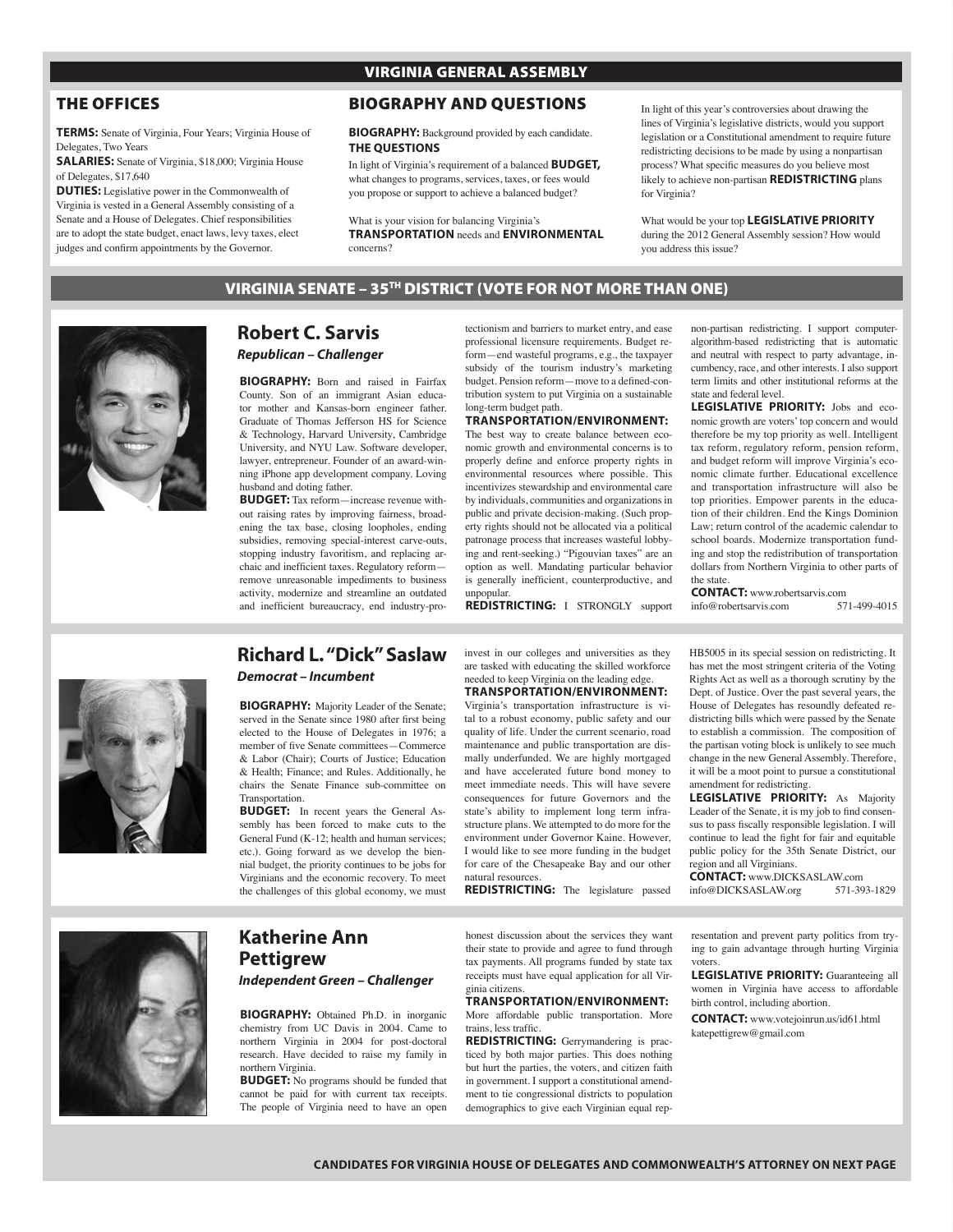## VIRGINIA HOUSE OF DELEGATES – 53<sup>RD</sup> DISTRICT (VOTE FOR NOT MORE THAN ONE)



## **James M. "Jim" Scott** *Democrat – Incumbent*

**BIOGRAPHY:** Born in Galax, Virginia, I attended Handley High School in Winchester. I earned a BA at UNC Chapel Hill and an MA at George Mason. After teaching for several years, I was elected to the Fairfax County Board of Supervisors in 1971 and then elected as Delegate in 1991.

**BUDGET:** Given the recent action by Standard and Poor's to reduce the credit rating of the United States, Virginia must take whatever steps are necessary to maintain its AAA Bond Rating. It must reduce duplicate programs and services, give local governments additional au-

thority to join together to provide services, and it must ensure that public employee pensions are fully funded. State support of public colleges and universities should be increased beyond the recently-approved limited funding in order to decrease the burden on students and their families. In addition, the role and resources of community colleges should be enhanced. Local user fees and gas taxes that approximate those of neighboring states must be considered, along with additional commercial impact fees.

### **TRANSPORTATION/ENVIRONMENT:**

Today Virginia is too dependent on debt to improve our transportation infrastructure. Long ago, northern Virginia local governments approved the 2% regional "Metro" transportation gas tax. At a minimum, the state and localities should agree to change the current gas tax to a percentage in order for state and local governments to realize transportation revenue increases without raising tax rates.

**REDISTRICTING:** As a member of the Privileges and Elections Committee, I have voted for and strongly supported a constitutional amendment that requires non-partisan redistricting. The bill was killed with no Republicans voting for it. **LEGISLATIVE PRIORITY:** My top priority is to successfully promote state and local revenue increases, as suggested above, to insure adequate funding for public education, state colleges and universities and adequate health care services for citizens with disabilities.

**CONTACT:** www.delegatejimscott.com<br>delegatejimscott@gmail.com 703-560-8338 delegatejimscott@gmail.com

#### COMMONWEALTH'S ATTORNEY (ARLINGTON COUNTY AND CITY OF FALLS CHURCH) (VOTE FOR NOT MORE THAN ONE)

## THE OFFICE

**TERM:** Four Years

#### **SALARY RANGE:** \$126,095 – \$162,073

**DUTIES:** The Commonwealth's Attorney is responsible for prosecuting criminal offenses that occur in Arlington County, in the City of Falls Church, and at Ronald Reagan Washington National Airport. This responsibility is undertaken through the activities of the Office of the Commonwealth's Attorney and the Parking Notice Review Office.

### BIOGRAPHY AND QUESTION

**BIOGRAPHY:** Background provided by each candidate.

#### **THE QUESTION**

What is the most important issue currently facing the **CRIMINAL JUSTICE** system in Arlington and Falls Church? What are your proposals to address the issue?



## **Theo K. Stamos** *Democrat – Challenger*

**BIOGRAPHY:** Chief Deputy since 2002 and a prosecutor since 1987, Stamos graduated from Northern Illinois University and attended night law school at American University. Active in the Virginia State Bar, Arlington County Bar and Arlington public schools. Married to Craig Esherick and has two sons, Nicholas and Zachary.

**CRIMINAL JUSTICE ISSUE:** A growing problem is the use of the Internet as a tool of sexual exploitation of minors. Our office will continue to work closely with law enforcement to prosecute Internet predators and others who seek to prey on the young and the vulnerable. Additionally, efforts to reduce the size of the judiciary in Arlington could seriously hamper the administration of criminal and civil cases, as well as frustrate efforts to develop an Arlington-styled drug court. I believe we need more resources to deal with juvenile crime. I will continue to work with our Public Defender, Circuit Court Judges, substance abuse experts and our state legislators to secure funding for an Arlington-specific drug court. I will oppose efforts to reduce the number of judges appointed to serve Arlington County and the City of Falls Church.

**CONTACT:** http://theostamos.com/ info@theostamos.com 703-593-3095

*The Fall 2011 Voters' Guide was prepared by:*

# **League of Women Voters of Falls Church** P.O. Box 156

Falls Church, VA 22040 www.lwvfallschurch.org



**The League of Women Voters®**